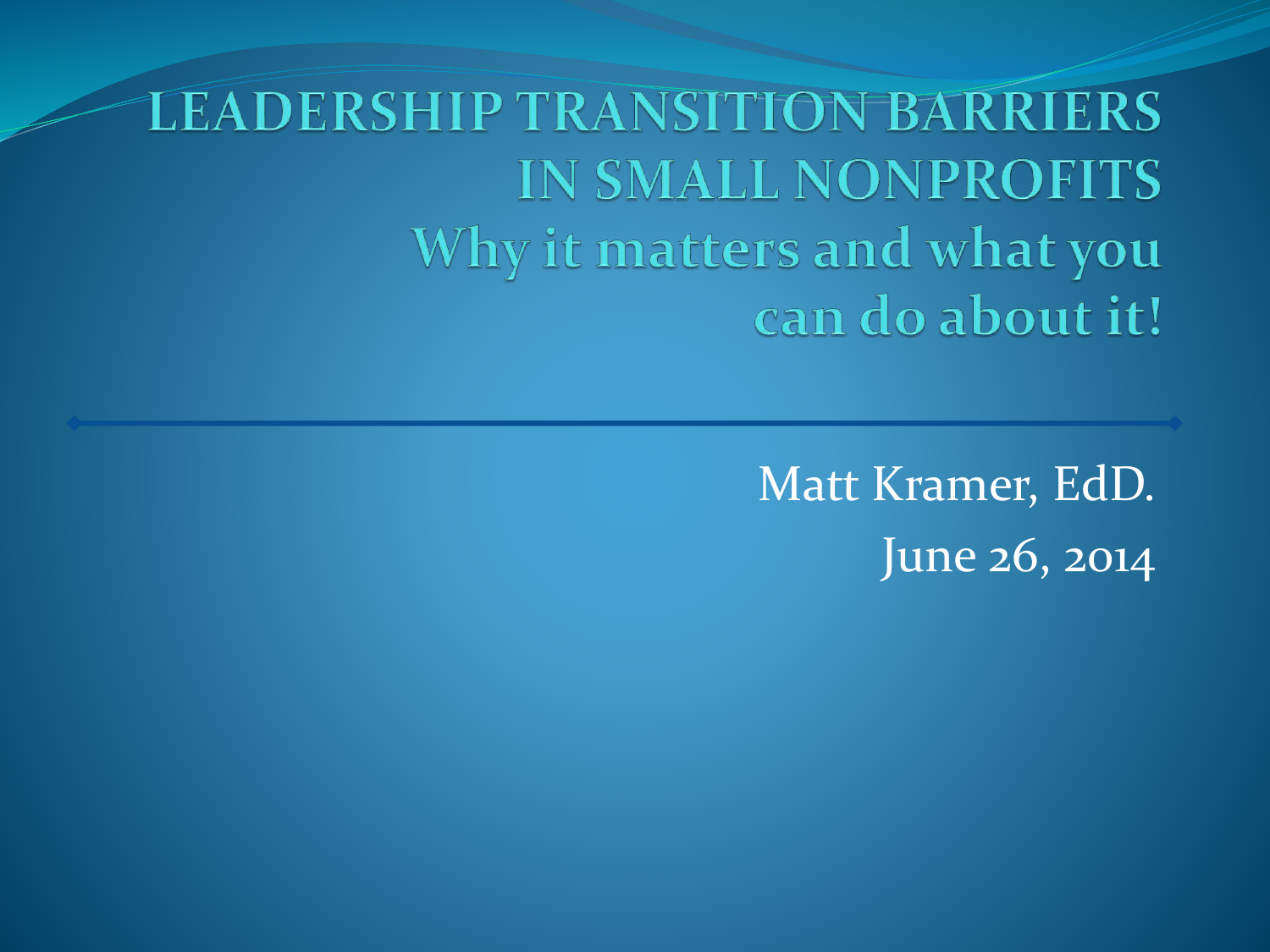#### Introduction

Common sense tells us that a Board that plans for leadership transition, on a regular basis, will be better prepared when such a transition occurs…..

Really? Does this resonate with you?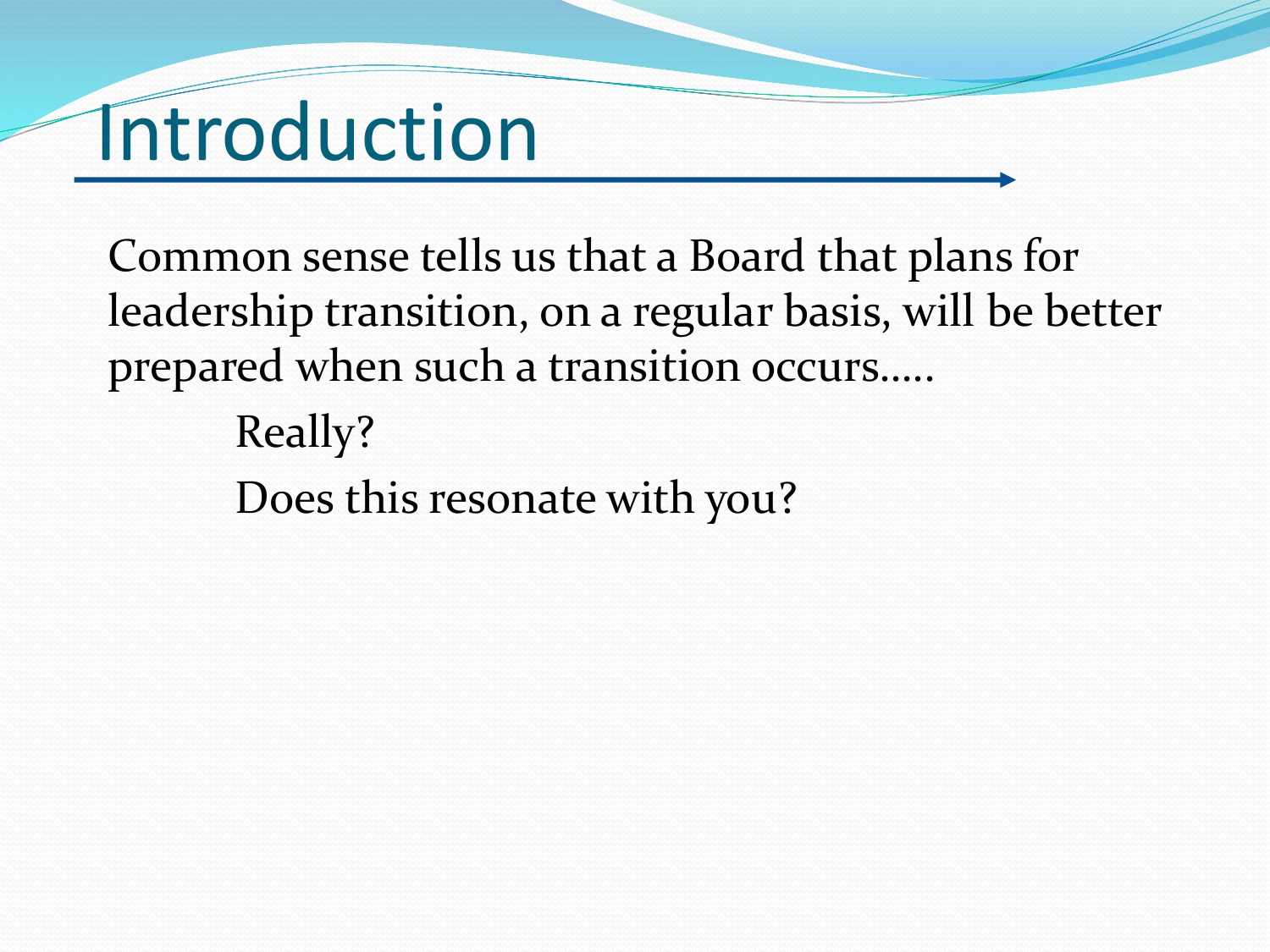### Importance of this session

- Board chairs of nonprofits agree that hiring an executive director is the most important thing that they can do during their board service
- Yet research shows nonprofit boards regularly avoid any discussion of leadership transition
- When chairs are faced with a transition, they invariably express relief that the transition went well, as if luck played a part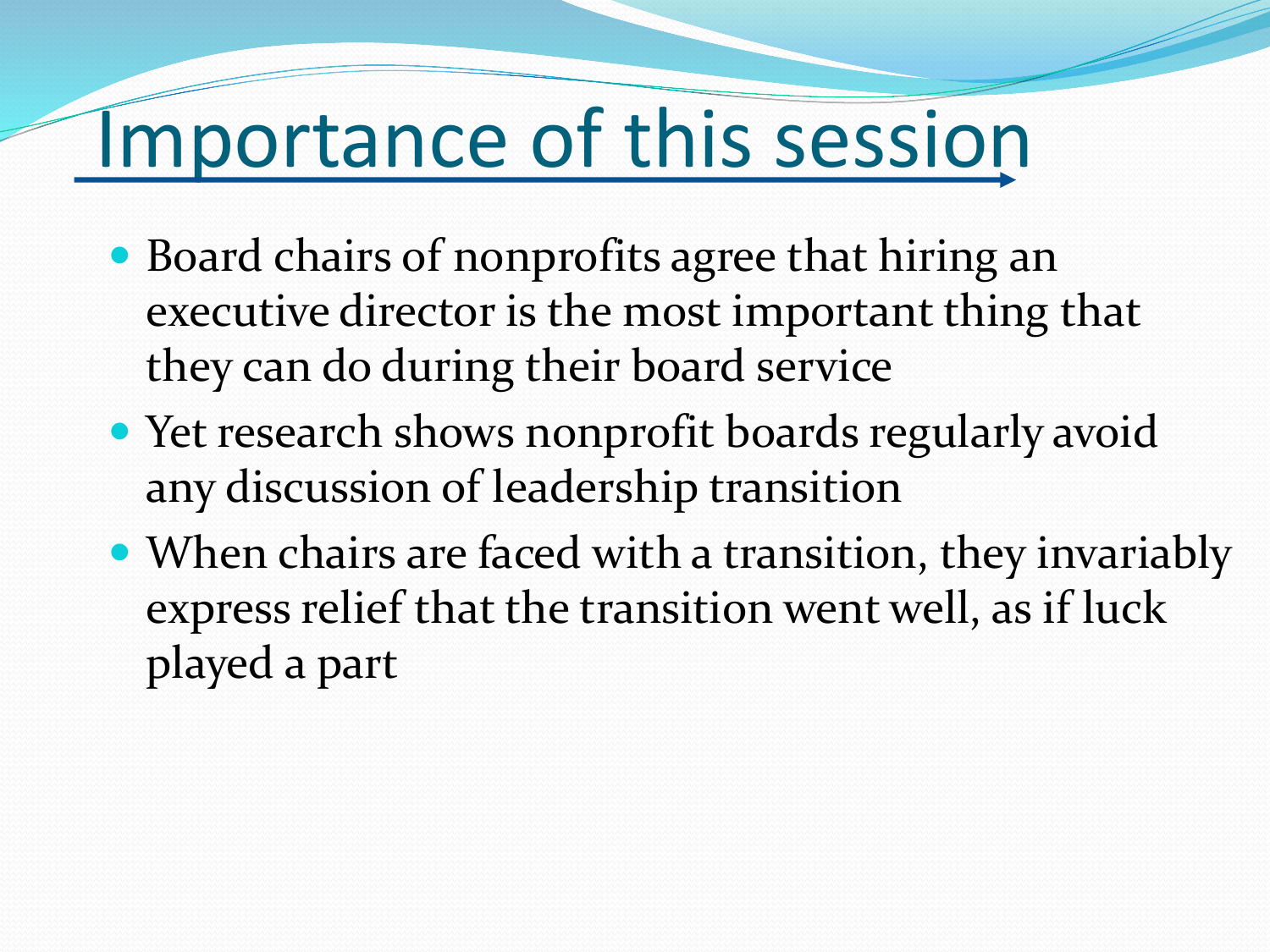### Today we will

- Better understand which barriers exert a stronger influence on board inaction with respect to the executive selection process
- In turn, suggest specific actions that boards and executive directors can take to mitigate the influence of these barriers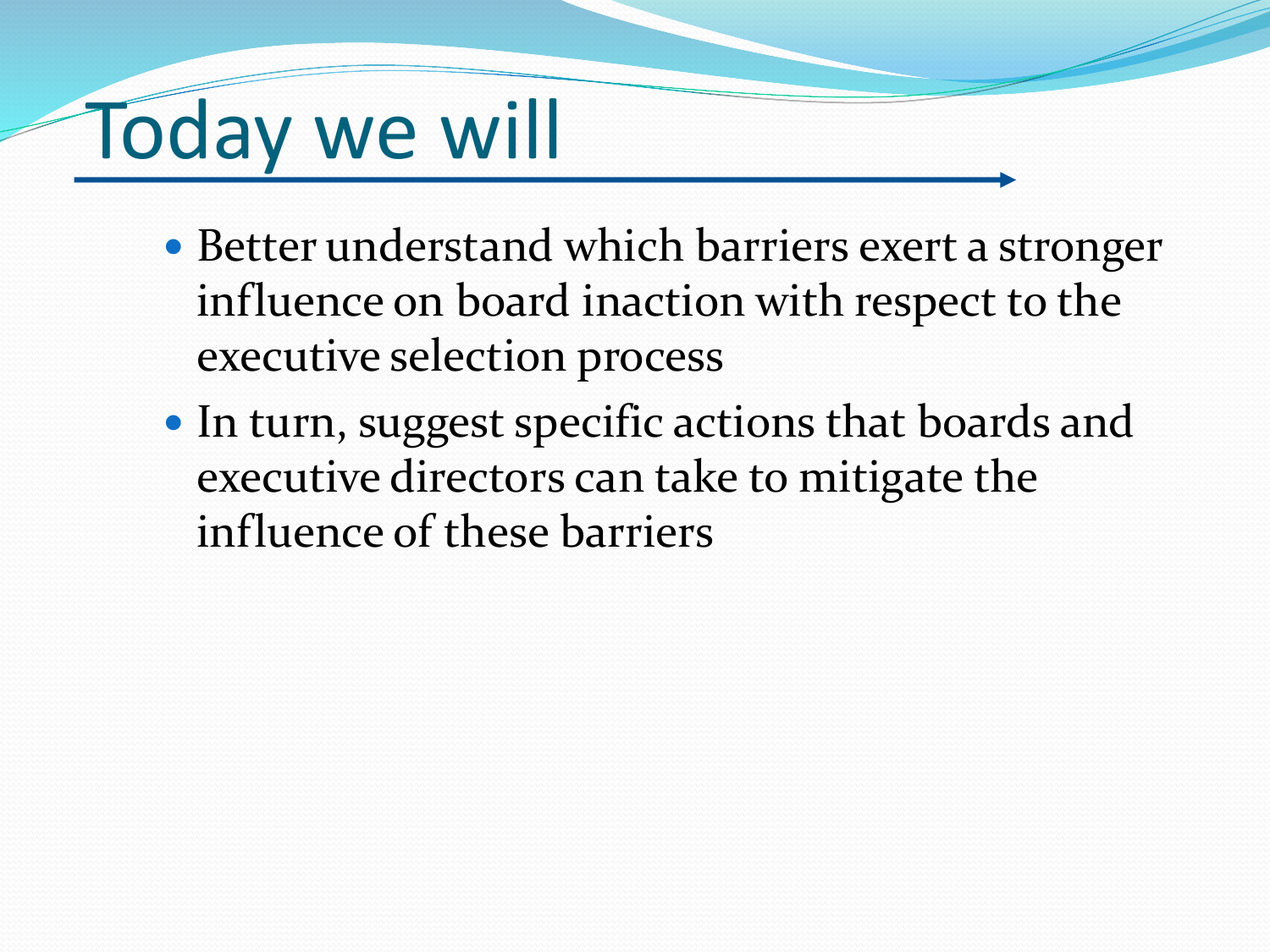### Do Boards care about Transition?

- Boards regularly report that hiring an executive director is their most important job
- But Boards:
	- Underestimate the challenges of hiring an ED
	- Are typically unprepared for the process
- Board members routinely see themselves as serving an organization…not leading it
- When boards lack aligned organizational identity, transition planning becomes even more difficult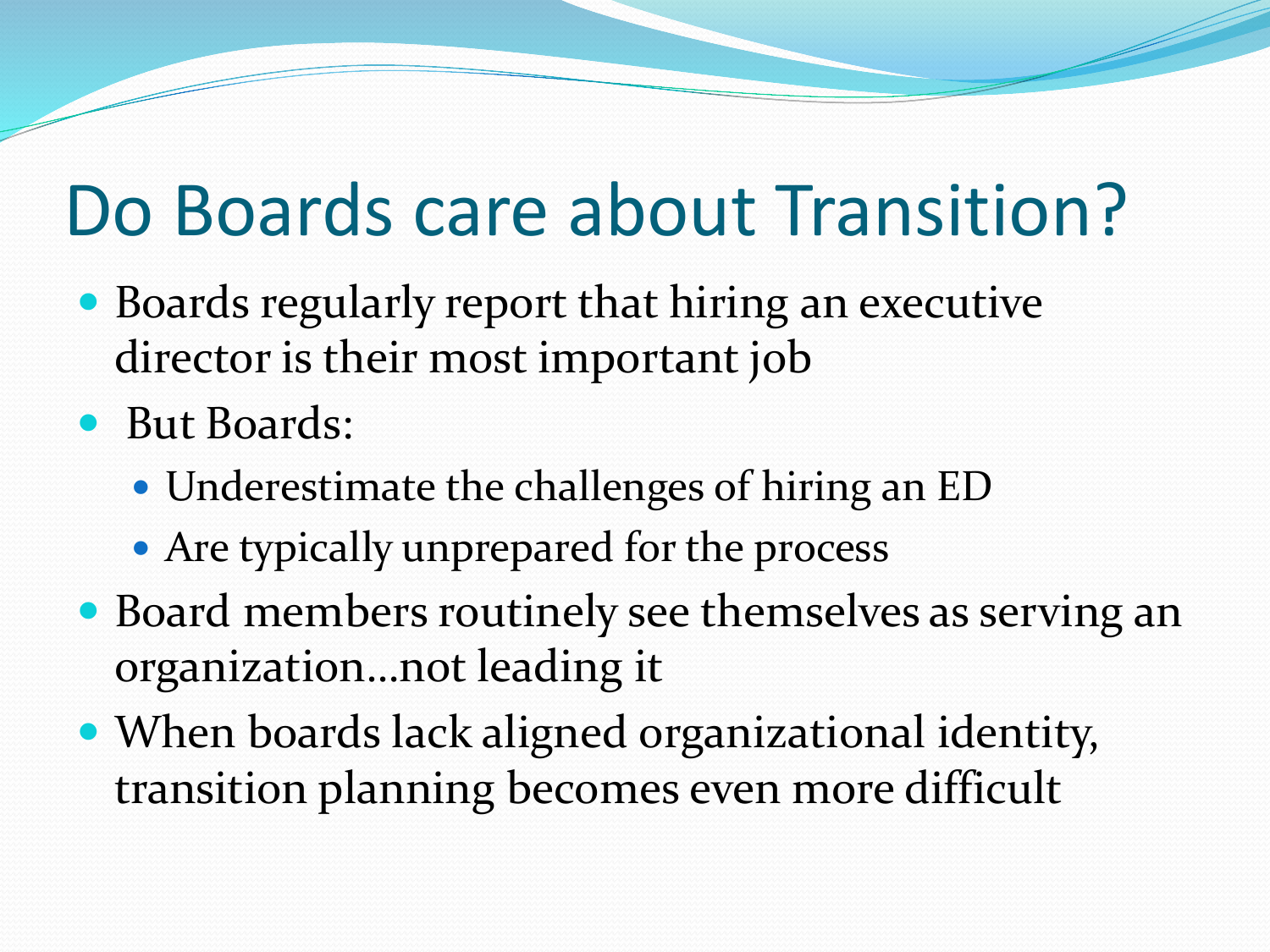# What barriers exist to transition planning? (Tactical)

- Lack of Board Training
	- Little provided
	- Focused on operations, not on board roles and responsibilities
- Informal versus formal processes
	- Reliance on informal creates uncertainty/doubt
- Human Resources anxiety
	- Fear that HR discussions will trigger ramifications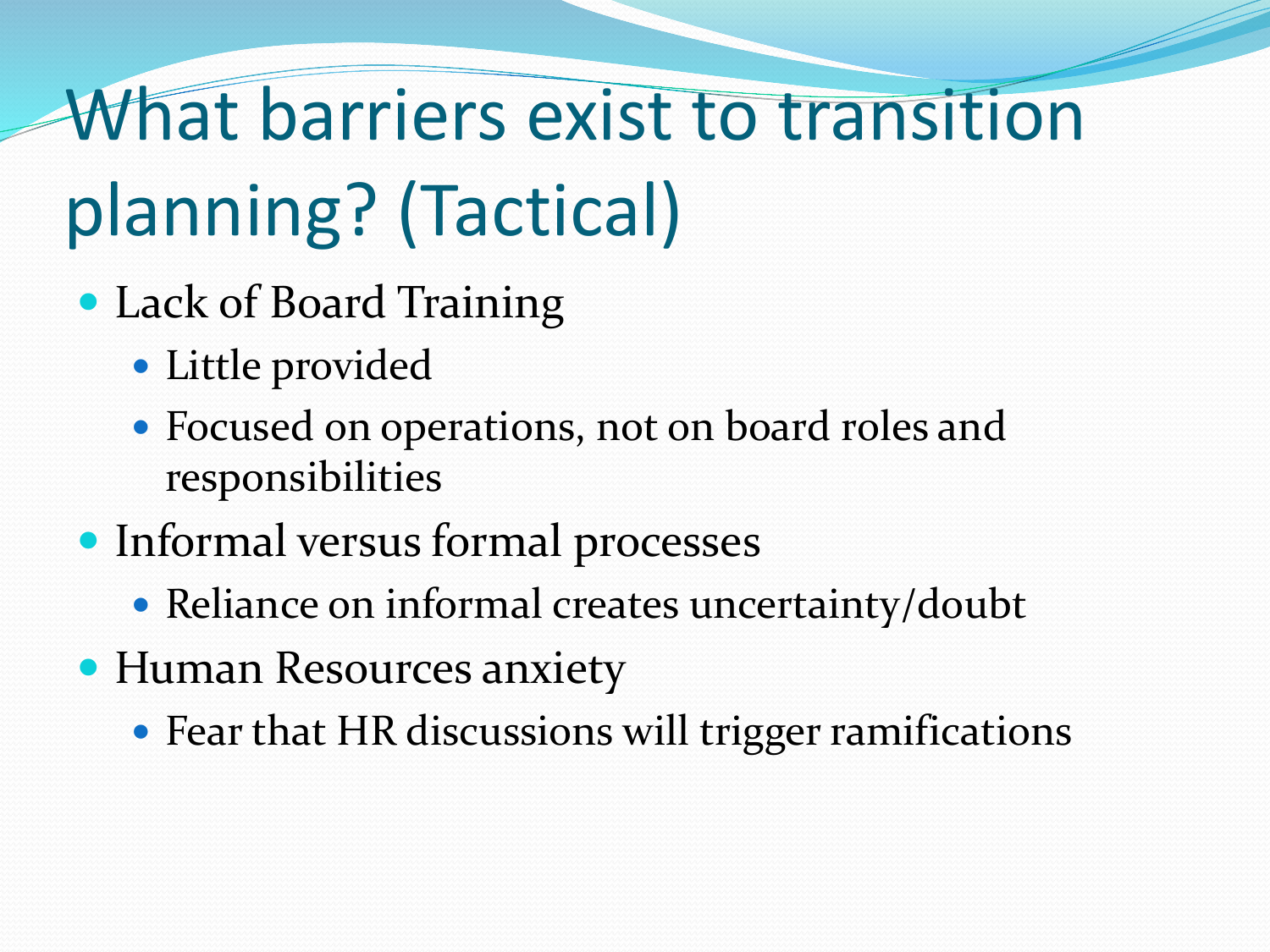# What barriers exist to transition planning? (Strategic)

- Poor understanding of organization's mission
	- Multiple interpretations from different board members
- Board diversity is neither planned for nor leveraged
	- Board recruitment is based on self-selected interest, not on strategic analysis of board needs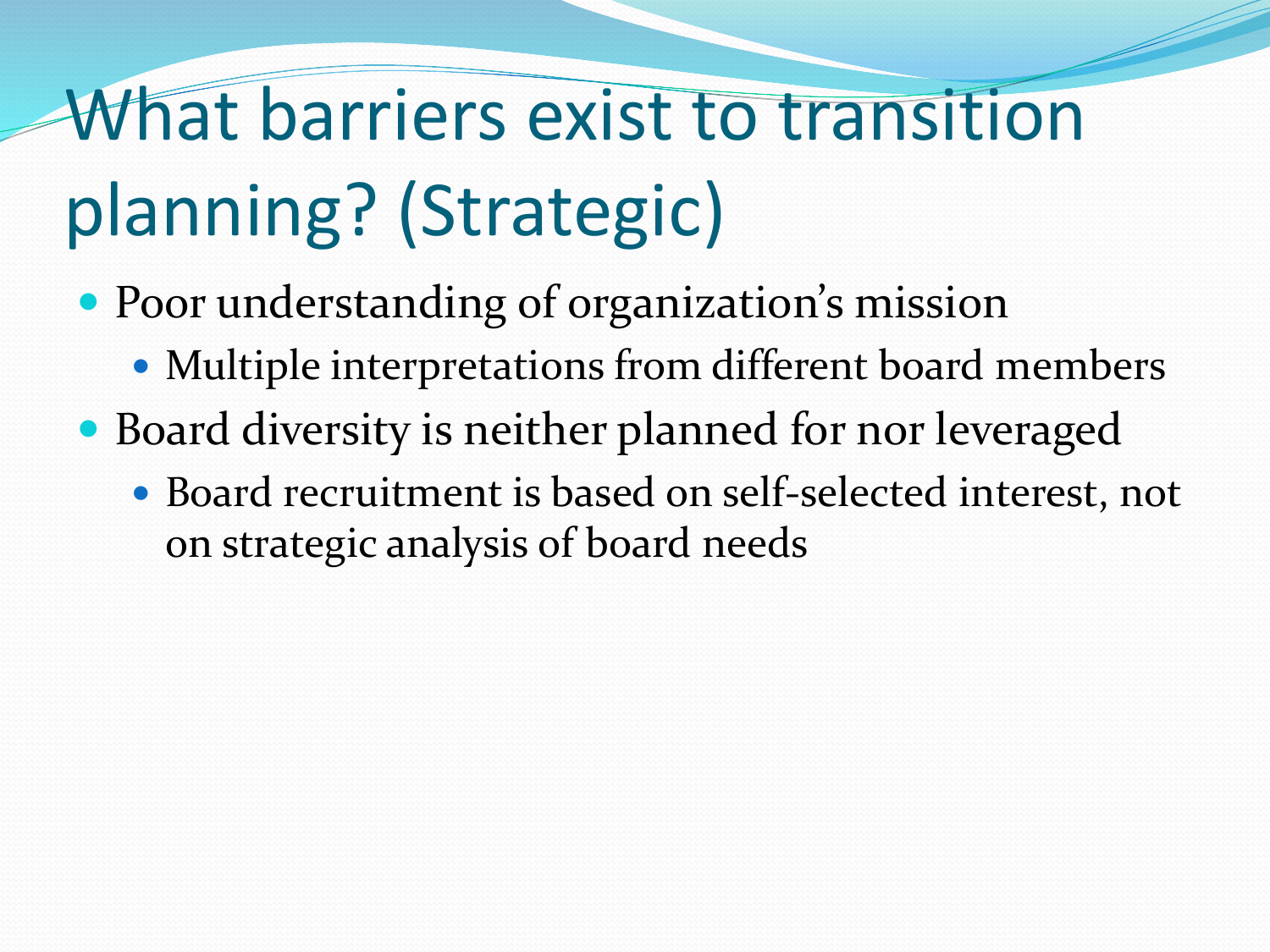# Agree? Disagree? Why?

- Do you experience these findings in your organization?
- Do you agree with the findings?
- Which one surprised you the most?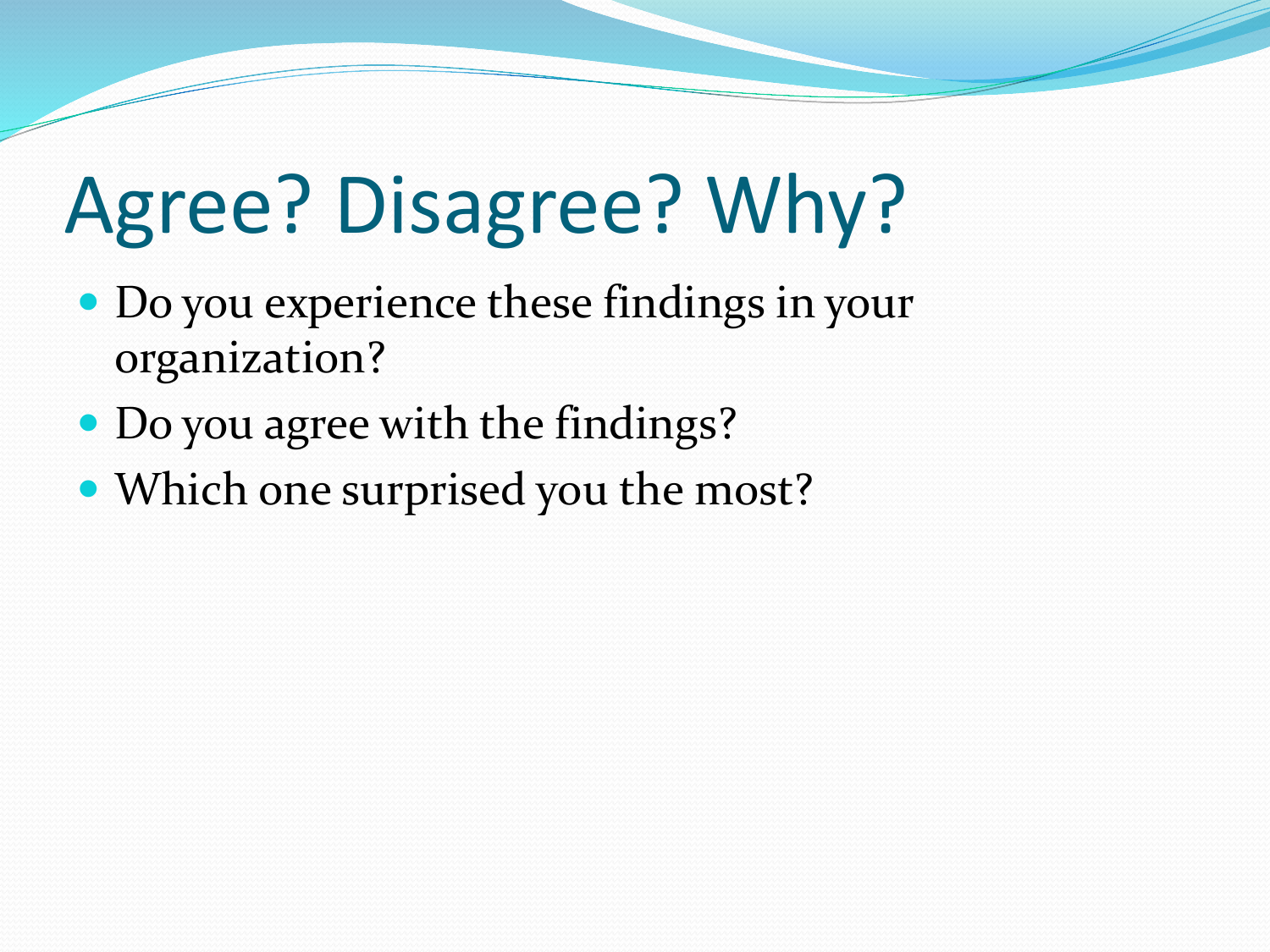### Implications for Leaders

- Awareness of barriers creates opportunity to:
	- Minimize anxiety by discussing and creating processes for the board to follow on leadership transition planning
	- Formalize processes that build on board history and provide context for future board deliberations
	- Create formal training/handbook for board members
	- Educate members on board roles and responsibilities as linked to organizational mission